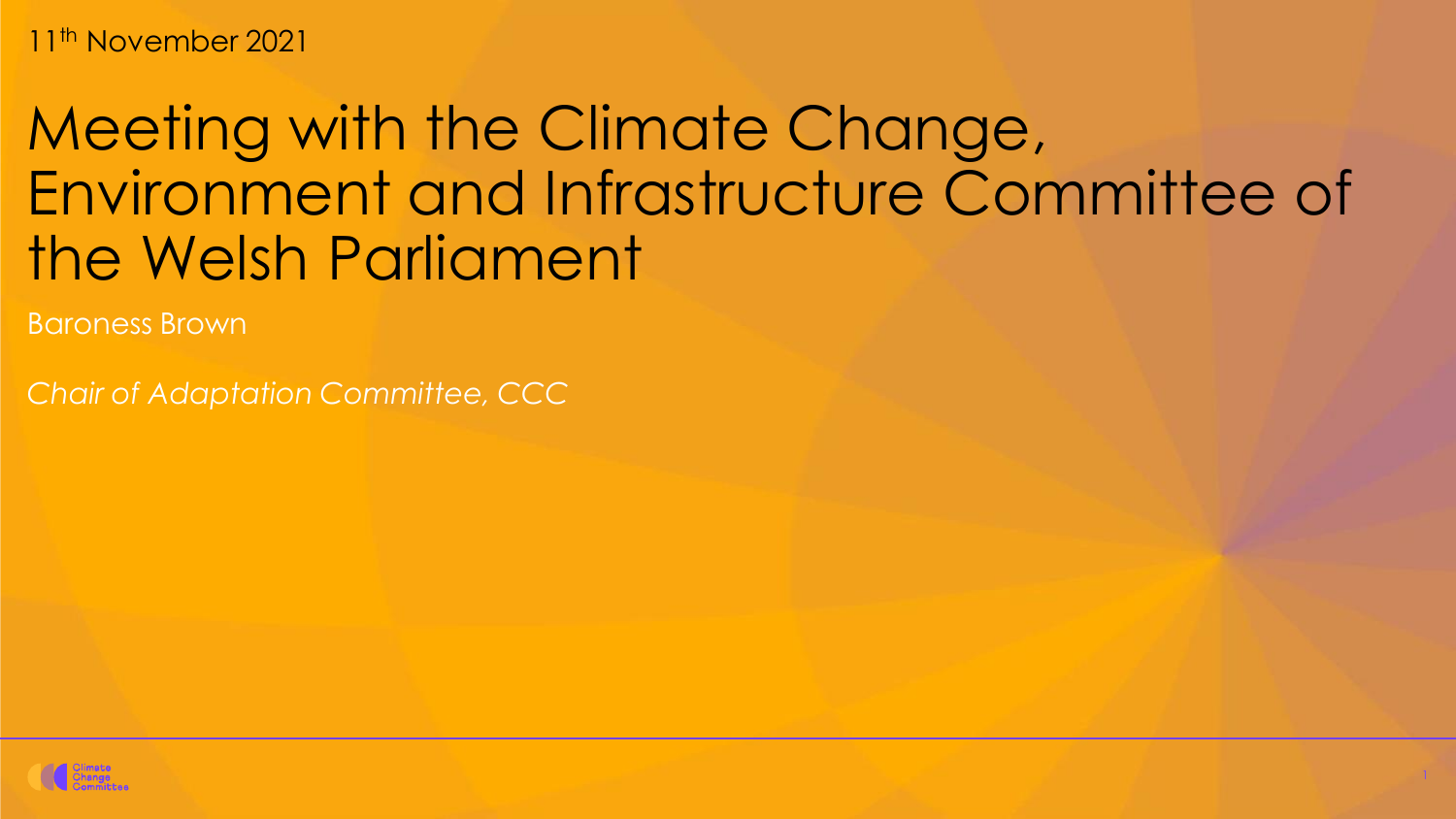#### Our changing climate Global temperature changes since 1860



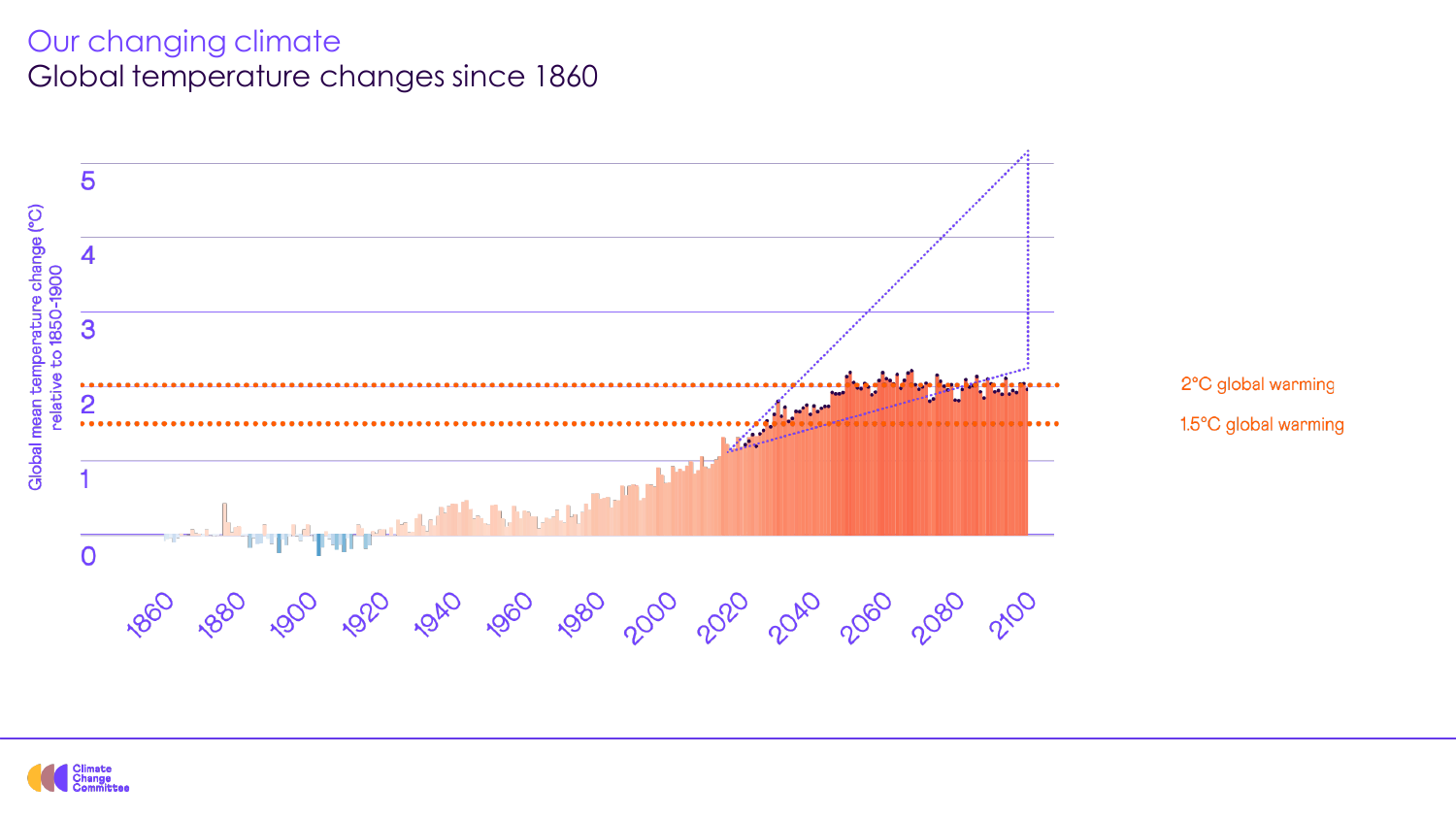# The UK's changing climate

## Further climate change is inevitable

|                                                | Observed change to<br>date                            | Inevitable change by<br>mid-century | 2°C by 2100C                               | 4°C by 2100                                           |
|------------------------------------------------|-------------------------------------------------------|-------------------------------------|--------------------------------------------|-------------------------------------------------------|
| <b>Average annual UK</b><br><b>temperature</b> | $\sim$ 1.2 $\degree$ C<br>above pre-industrial levels | $\sim 0.6$ °C<br>from present       | $\sim 0.7$ °C<br>from present by mid-2080s | $~\sim$ 3.0 $^{\circ}$ C<br>from present by mid-2080s |
| 'Hot summer' occurrence                        | $10 - 25%$<br>chance of a '2018 summer'               | $50\%$<br>chance each year          | 50%<br>chance each year                    | 90%<br>chance each year                               |
| <b>Average summer rainfall</b>                 | No significant long-term trend                        | $-11\%$ (to $-24\%$ )               | $-15\%$ (to $-28\%$ )                      | $-29\%$ ( $-53\%$ )                                   |
| <b>Average winter rainfall</b>                 | No significant long-term trend                        | $+5\%$ (+16%)                       | $+6\%$ (+18%)                              | $+18\%$ (+41%)                                        |
| <b>Heavy rainfall</b>                          | No significant long-term trend                        | $10\%$<br>from present              | 20%<br>from present                        | 50% to 70%<br>from present                            |
| Sea level rise                                 | ~16cm<br>since 1900                                   | $3 - 37$ cm<br>from present by 2060 | $5 - 67$ cm<br>from present                | $27 - 112$ cm<br>from present                         |

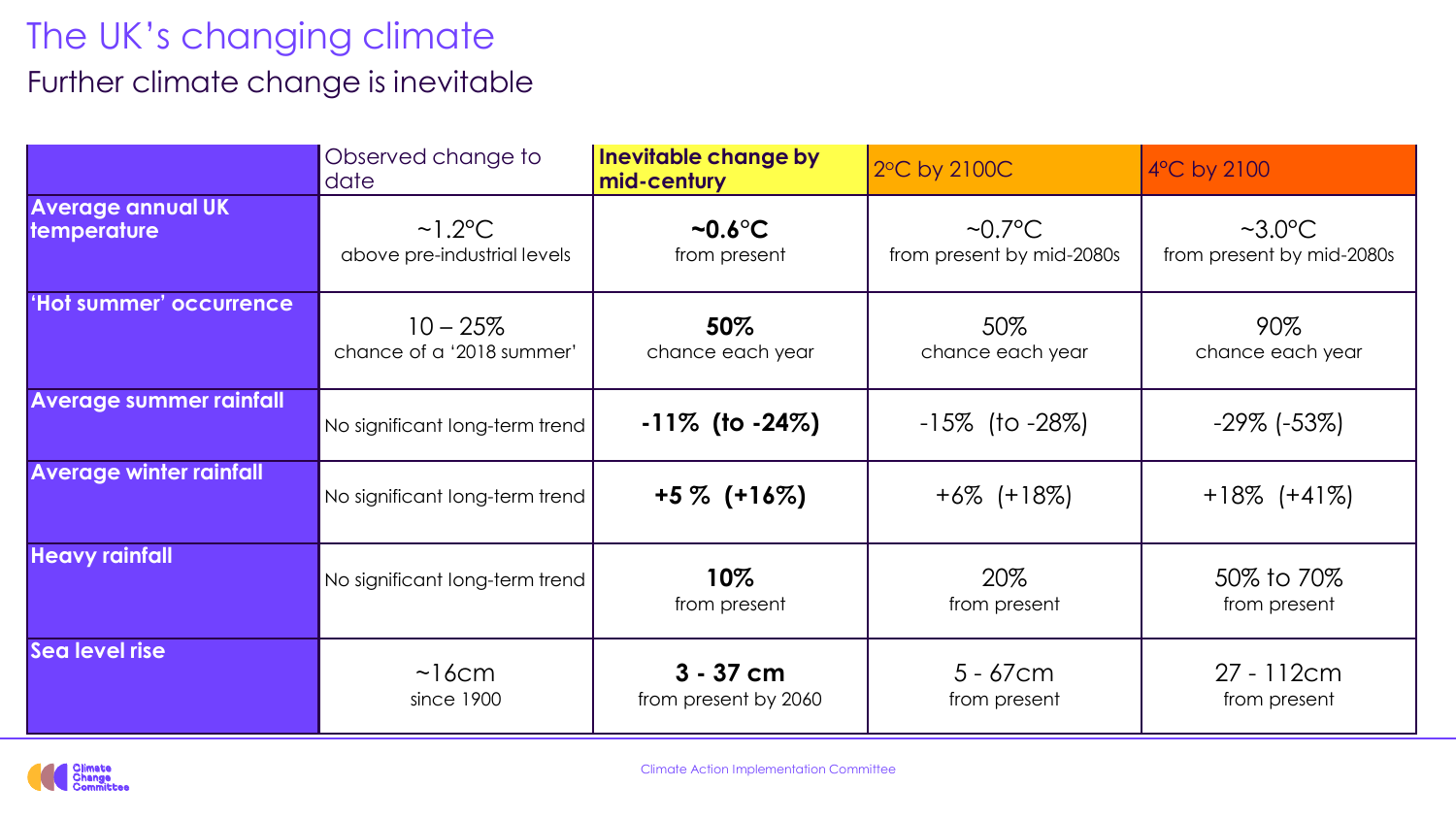## Our changing climate

## Observed changes in temperature and rainfall in Wales



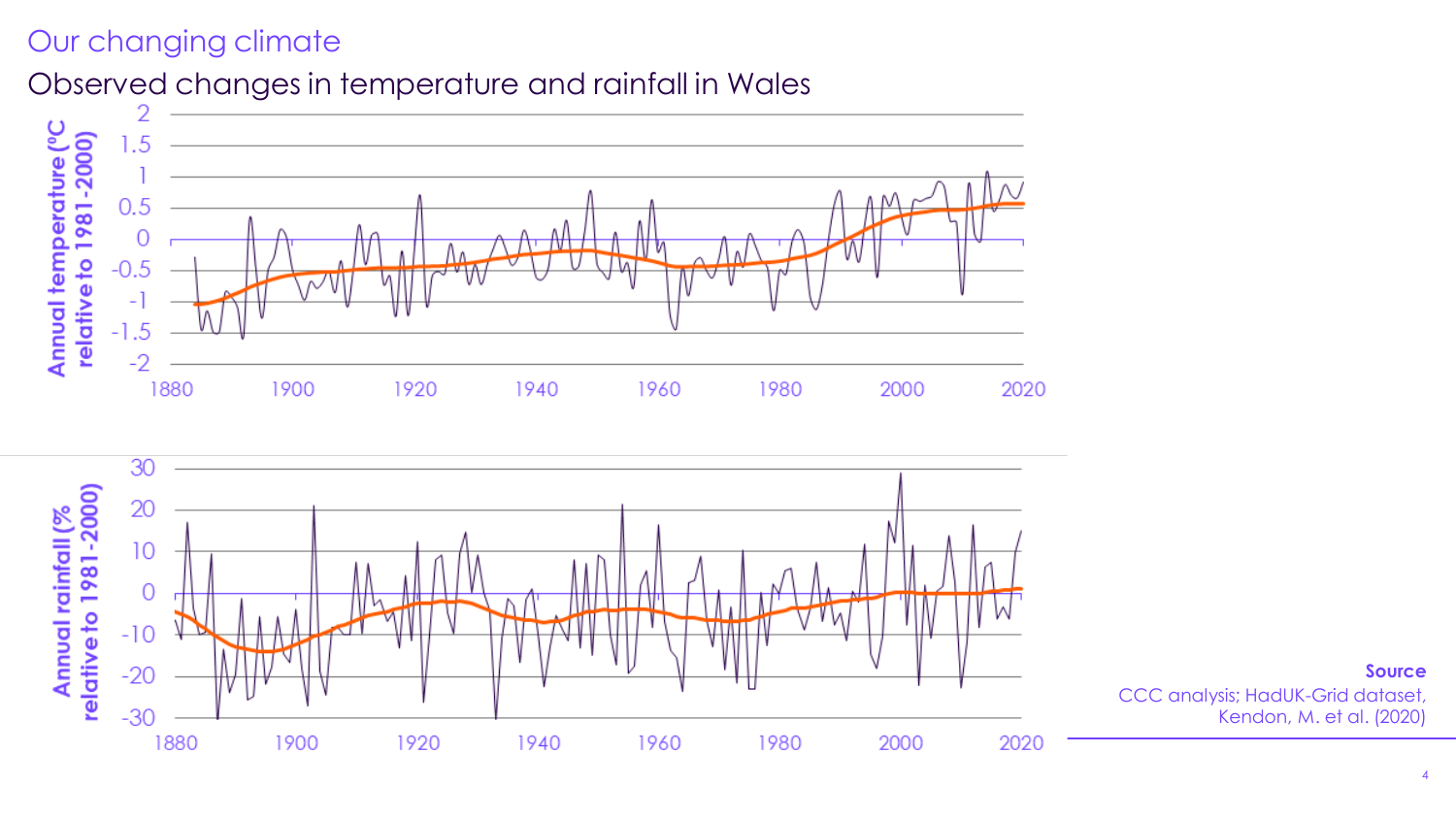# Navigating CCRA3

Components of the CCRA3 Independent Assessment of UK Climate Risk



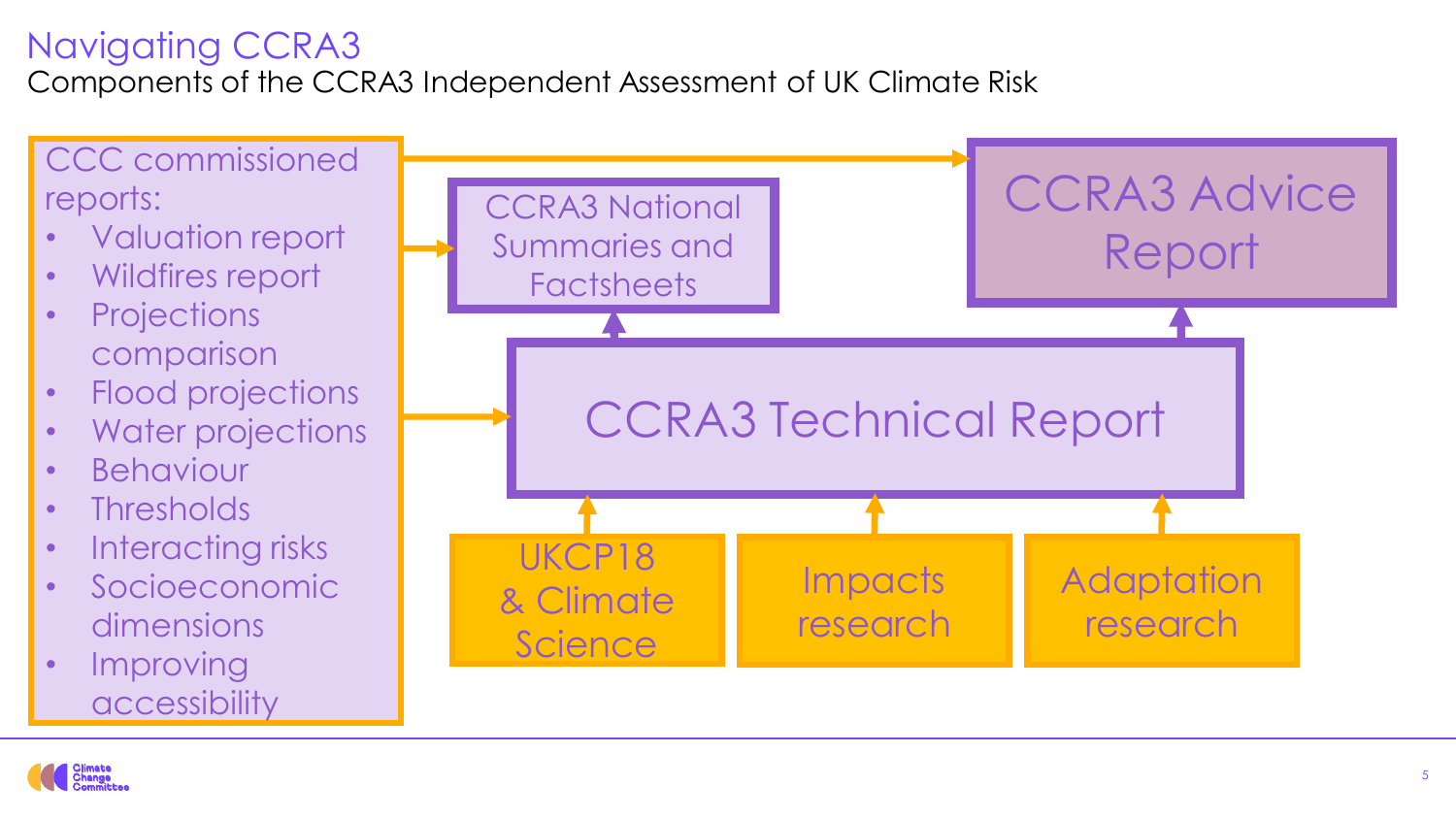#### Independent Assessment of UK Climate Risk The level of urgency of adaptation has increased since 2017



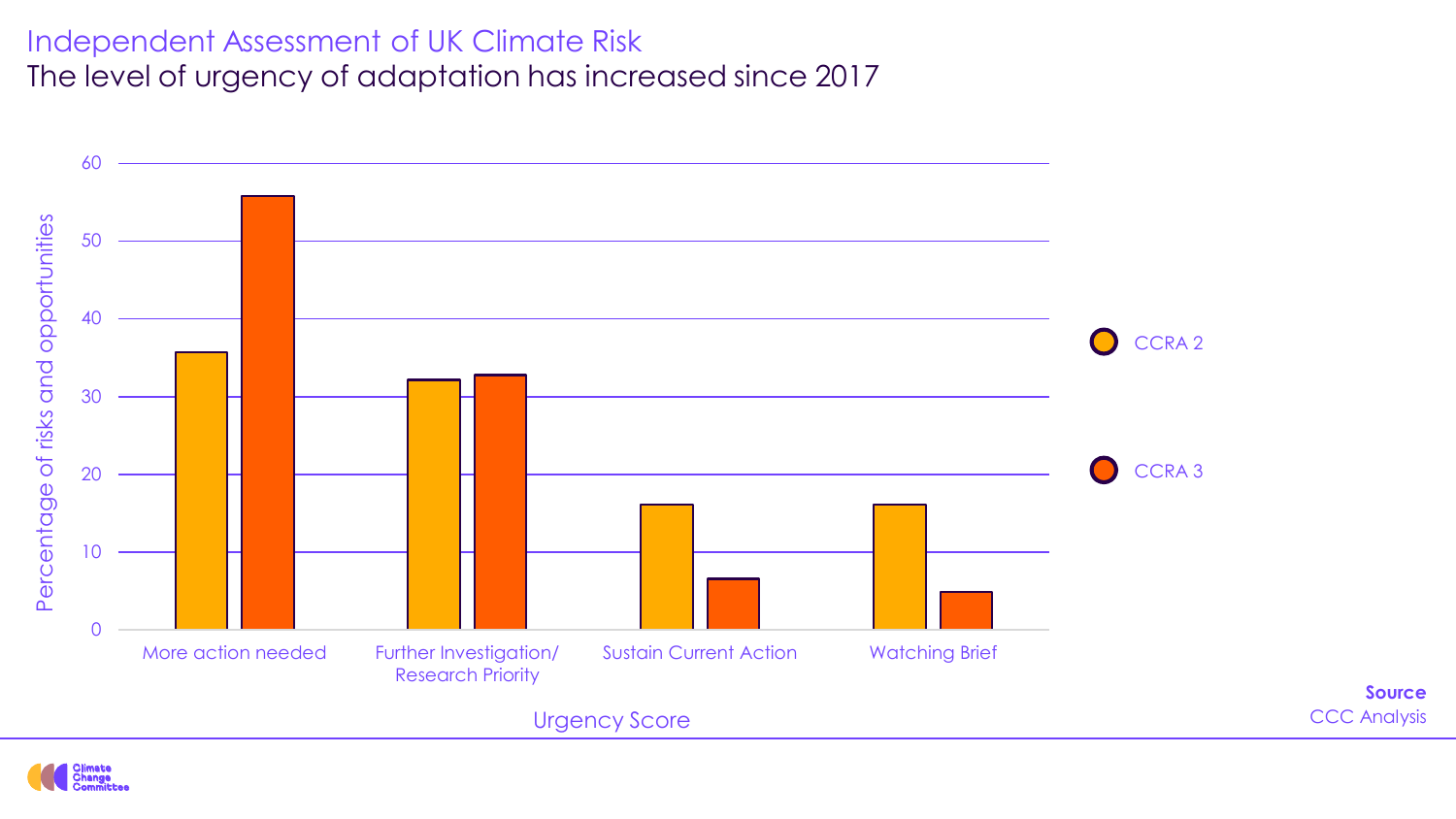#### Independent Assessment of UK Climate Risk Highest priorities for further adaptation in the next two years

Magnitude of risk



|                                                                                                                                  | Time period |              | Key policy areas                                                                                                                                           |
|----------------------------------------------------------------------------------------------------------------------------------|-------------|--------------|------------------------------------------------------------------------------------------------------------------------------------------------------------|
|                                                                                                                                  | 2020        | 2100<br>2050 |                                                                                                                                                            |
| Risks to the viability and diversity of terrestrial and freshwater<br>habitats and species from multiple hazards                 |             |              | Biodiversity, soil and water protection<br>and restoration, environmental land<br>management, sustainable farming and<br>forestry, Net Zero, green finance |
| Risks to soil health from increased flooding and drought                                                                         |             |              |                                                                                                                                                            |
| Risks to natural carbon stores and sequestration from<br>multiple hazards leading to increased emissions                         |             |              |                                                                                                                                                            |
| Risks to crops, livestock and commercial trees from<br>multiple hazards                                                          |             |              |                                                                                                                                                            |
| Risks to supply of food, goods and vital services due to climate<br>-related collapse of supply chains and distribution networks |             |              | Public procurement, business resilience                                                                                                                    |
| Risks to people and the economy from climate-related<br>failure of the power system                                              |             |              | Infrastructure, energy, Net Zero                                                                                                                           |
| Risks to human health, wellbeing and productivity from<br>increased exposure to heat in homes and other buildings                |             |              | Building regulations and strategies, planning<br>reform                                                                                                    |
| Multiple risks to the UK from climate change<br>impacts overseas                                                                 |             |              | National resilience, overseas aid, research<br>and capacity building                                                                                       |

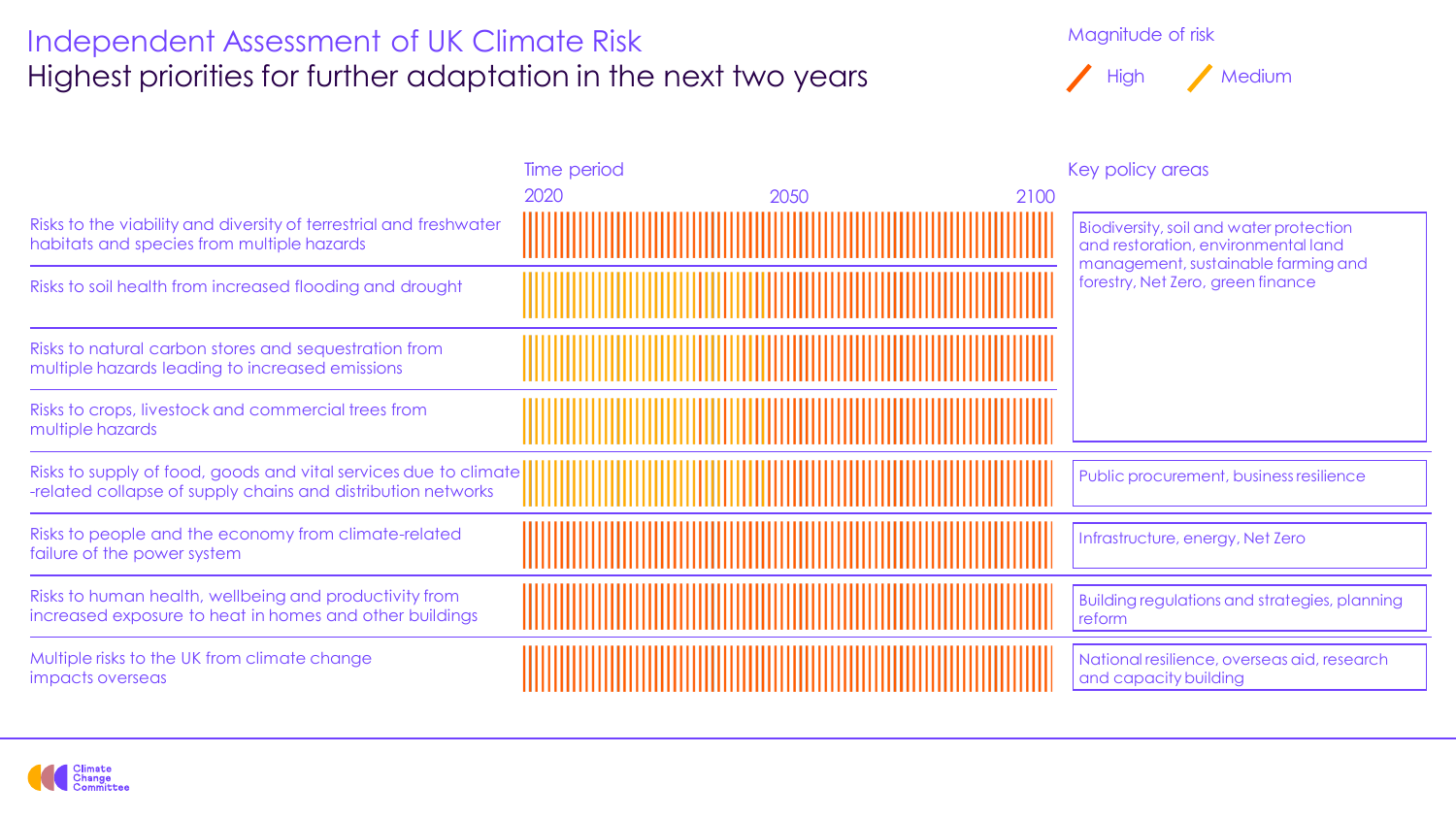# Independent Assessment of UK Climate Risk Many of the priorities have particular relevance to Wales

Risks to the viability and diversity of terrestrial and freshwater habitats and species from multiple hazards

Risks to soil health from increased flooding and drought

Risks to natural carbon stores and sequestration from multiple hazards leading to increased emissions

Risks to crops, livestock and commercial trees from multiple hazards

Risks to supply of food, goods and vital services due to climaterelated collapse of supply chains and distribution networks

Risks to people and the economy from climate-related failure of the power system

Risks to human health, wellbeing and productivity from increased exposure to heat in homes and other buildings

Multiple risks to the UK from climate change impacts overseas

Risks from intense rainfall are higher on soils made of unconsolidated materials from contaminated land and spoil tips in former mining areas

Wales needs to have ~4 – 7 Mt of nature-based removals in 2050 as part of achieving its Net Zero pathway

Without adaptation, 57% of the best and most versatile agricultural land could be at risk of river flooding by the 2050s

Heat-related death rates in Wales could more than double by the middle of the century without further adaptation

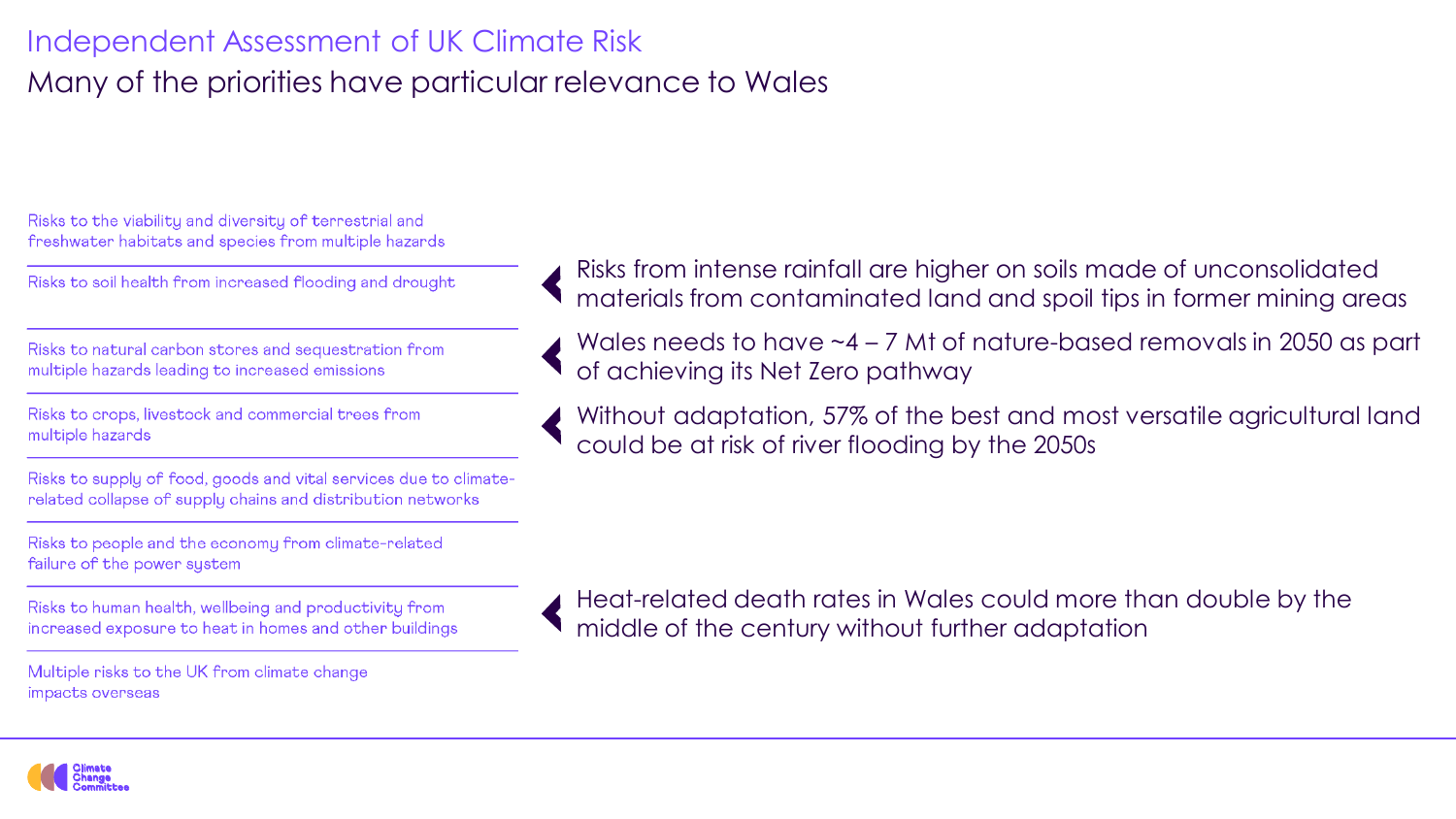# Examples of key risks to Wales Independent Assessment of UK Climate Risk

- 1. Risks to communities, business and infrastructure from coastal erosion
	- Risk to the viability of coastal communities rises to high in Wales by the end of the century, above the levels seen in other parts of the UK
- 2. Risks to infrastructure and buildings from ground subsidence
	- There are over 2,000 coal tips in Wales, predominately in the South Wales Valleys, of which 294 have been identified as a high risk to transport and other infrastructure.
	- In early 2021, there was severe flooding in the village of Skewen, following Storm Christoph, from a mine shaft which filled up with water and burst



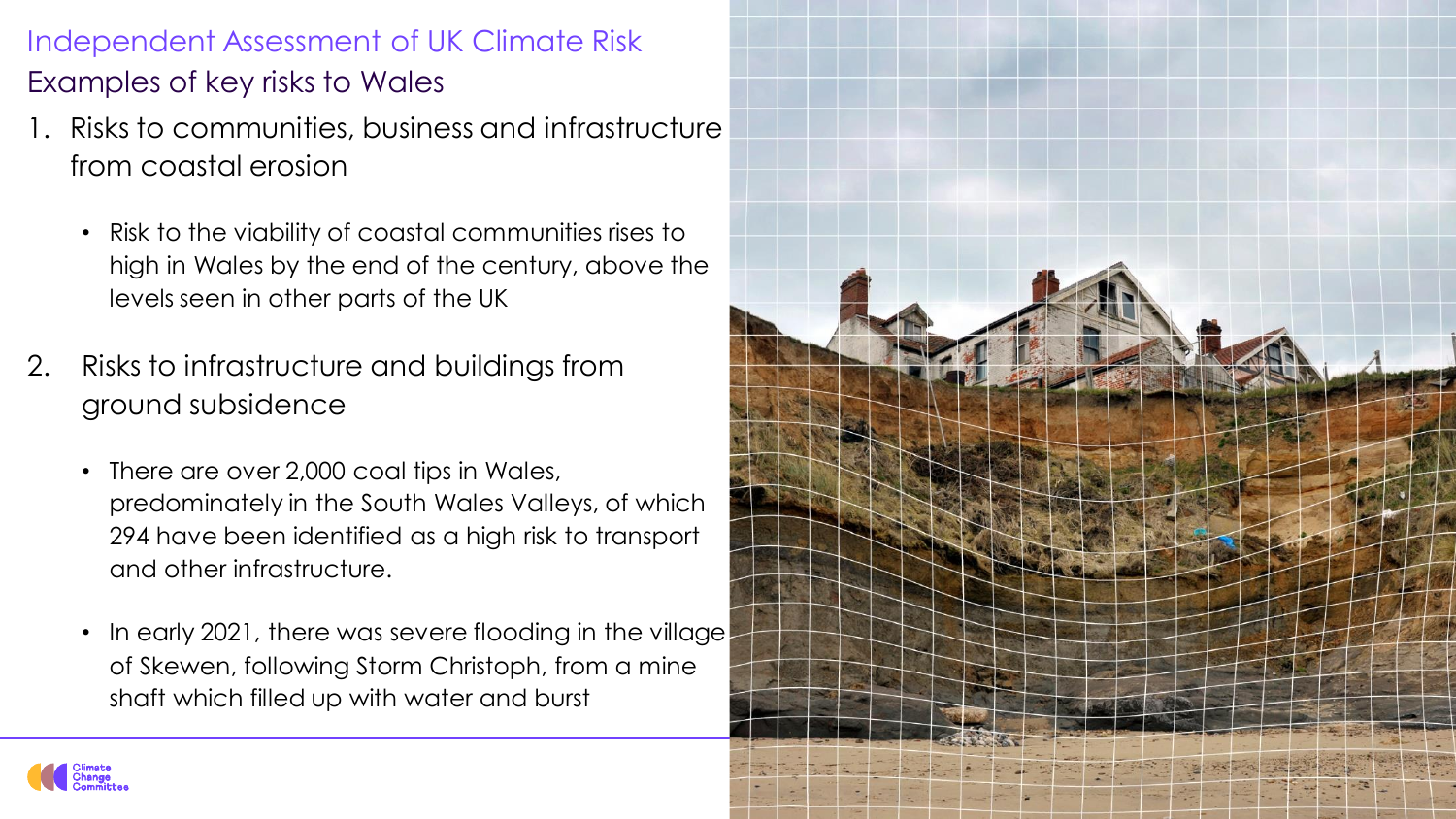#### Acting on adaptation What can be done?

| <b>Independent Assessment of UK Climate Risk</b><br>(CCRA3) | <b>Examples</b>                                                                                                                                                                                          |  |  |
|-------------------------------------------------------------|----------------------------------------------------------------------------------------------------------------------------------------------------------------------------------------------------------|--|--|
| <b>Engineered solutions</b>                                 | Building design and retrofit, road resurfacing, flood defence investment, drainage                                                                                                                       |  |  |
| <b>Nature-based solutions</b>                               | Increasing plant diversity, habitat creation, soil conservation, increased blue carbon (coastal and<br>marine vegetation), green sustainable urban drainage, urban greening, and peatland restoration    |  |  |
| <b>New technologies</b>                                     | Precision farming, using new crop and livestock varieties, remote sensing, new designs for infrastructure<br>assets, use of sensing, digitisation and big data for monitoring, evaluation and management |  |  |
| <b>Behavioural</b>                                          | Changing timing of agricultural practices, information sharing, public engagement, skills development<br>in adaptation actions                                                                           |  |  |
| <b>Institutional</b>                                        | Adaptation standards, supply chain diversification, regulation, advisory services                                                                                                                        |  |  |
| <b>Financial</b>                                            | Insurance, risk disclosure, adaptation finance                                                                                                                                                           |  |  |
| Data, R&D                                                   | Monitoring and surveillance, inspections, forecasting, research, decision support tools                                                                                                                  |  |  |

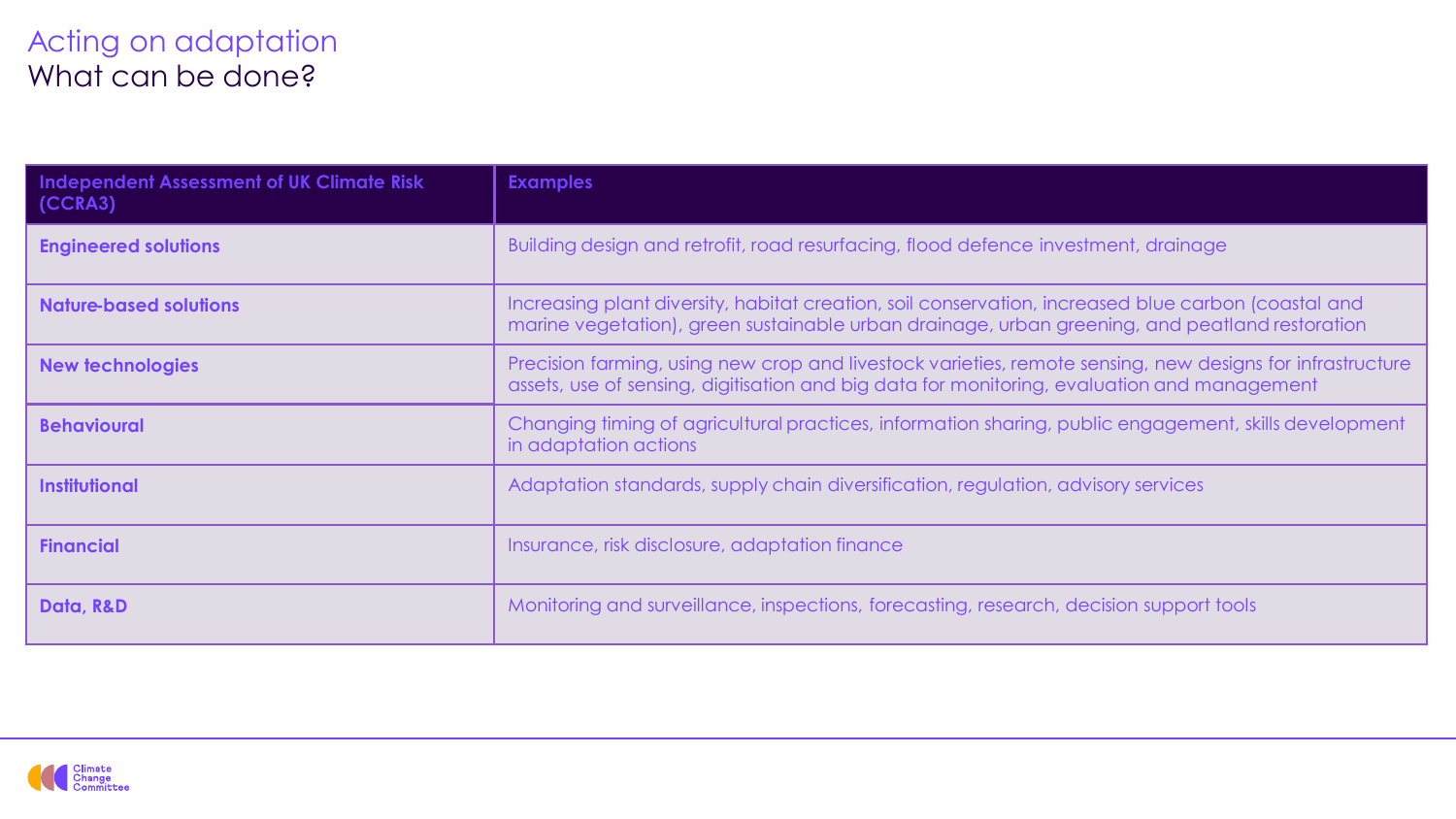#### Acting on adaptation What can be done?

\*Based on single, limited or indicative studies

#### Source: CCC, based on Watkiss. P (2021)

|                                                    | Less than 1:1 | More than 2:1 | <b>More Than 5:1</b> | More than 10:1 |
|----------------------------------------------------|---------------|---------------|----------------------|----------------|
| <b>Water efficiency measures</b>                   |               |               |                      |                |
| <b>Heat alert and heatwave planning</b>            |               |               |                      |                |
| Weather & climate services including early warning |               |               |                      |                |
| <b>Capacity building*</b>                          |               |               |                      |                |
| Surveillance & monitoring for pests and diseases*  |               |               |                      | ,,,,,,,,       |
| <b>Upland peatland restoration</b>                 |               |               |                      |                |
| <b>Flood preparedness and protection</b>           |               |               |                      |                |
| <b>Making new infrastructure resilient</b>         |               |               |                      |                |
| <b>Climate smart agriculture</b>                   |               |               |                      |                |
| <b>Adaptive fisheries management*</b>              |               |               |                      |                |
| <b>Urban greenspace &amp; SUDS*</b>                |               |               |                      |                |
| Household flood resilience and resistance measures |               |               |                      |                |

**Benefit: cost ratio**

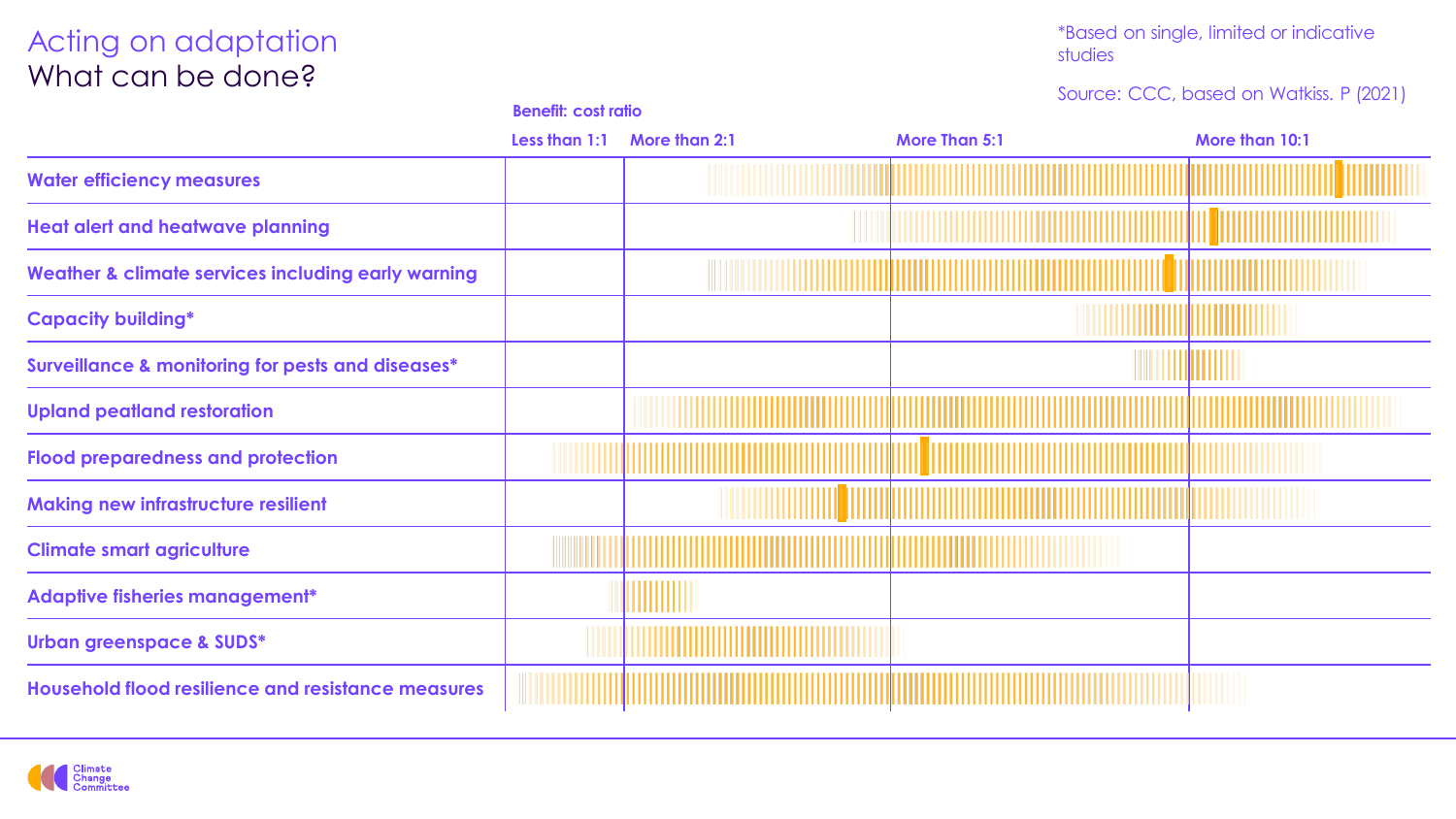# Ten principles for effective adaptation

Still largely missing from UK adaptation policy





**Source** CCC Analysis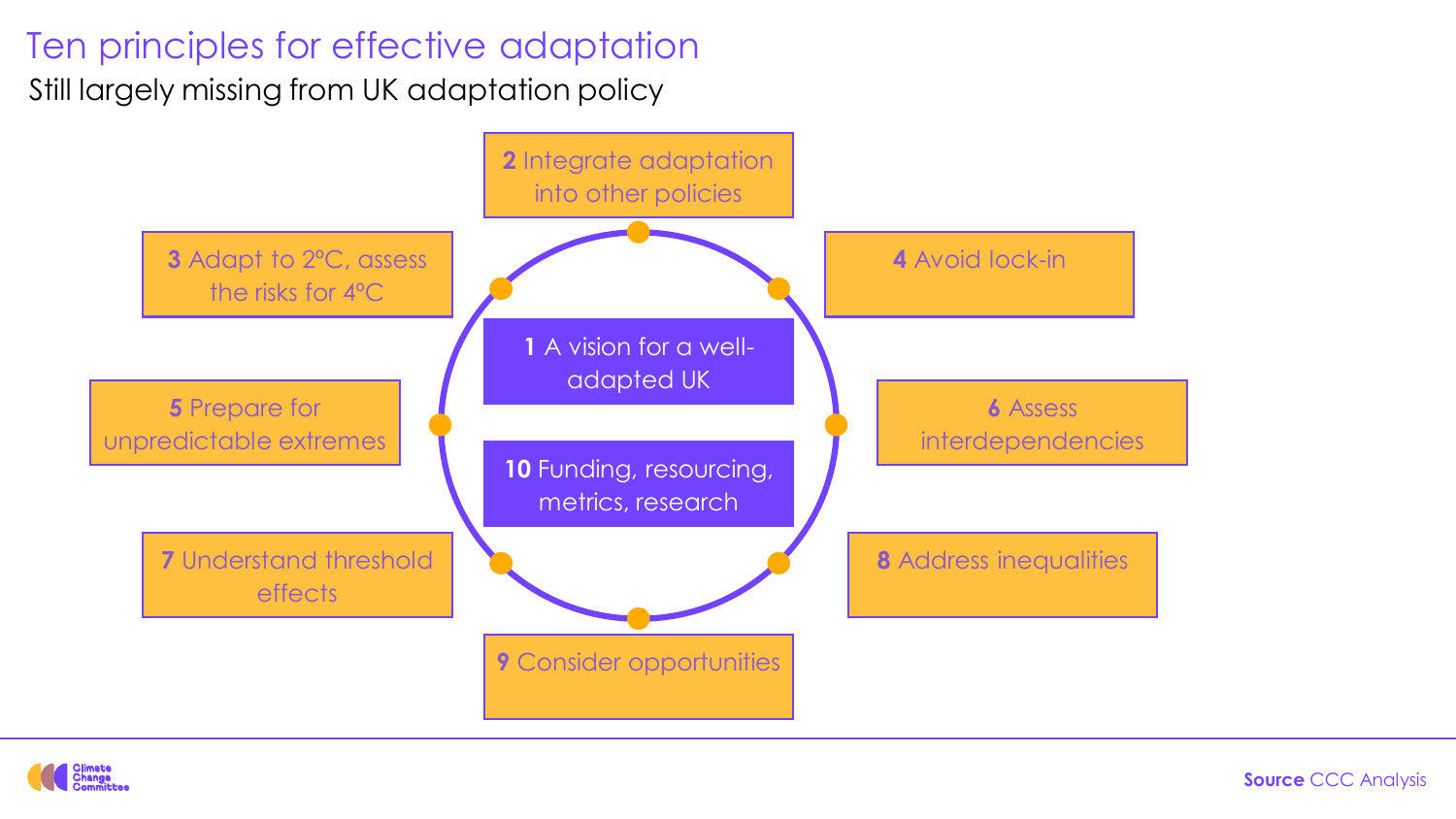# Call to action on adaptation

- Climate change has arrived
- The gap between risk and adaptation action has widened
- Without adaptation action key Government and societal goals, such as Net Zero, will not be met
- Bold leadership is needed
	- to prepare for future climate change
	- to protect the most vulnerable from its impacts